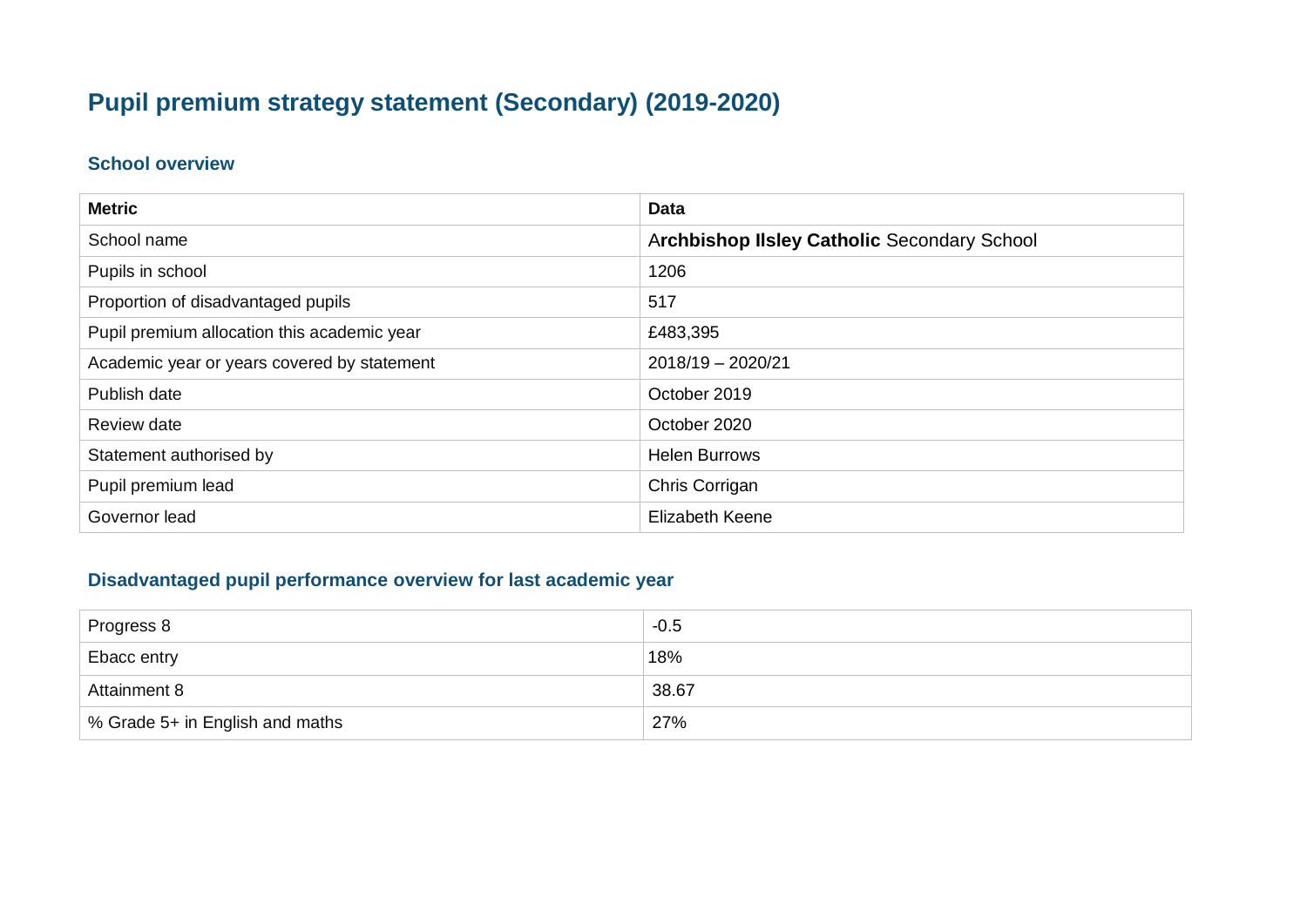# **Strategy aims for disadvantaged pupils**

| Aim                             | <b>Target</b>                                                                                                                                          | <b>Target date</b> |
|---------------------------------|--------------------------------------------------------------------------------------------------------------------------------------------------------|--------------------|
| Progress 8                      | To further increase the progress made by<br>disadvantaged pupils amongst similar<br>schools.<br>For DA students to have as progress<br>figure of zero. | Sept 21            |
| Attainment 8                    | To be as close to ALL pupils Nationally as<br>possible (46.5 2018)                                                                                     | Sept 21            |
| % Grade 5+ in English and maths | Achieve average English and Maths 5+<br>scores for similar schools<br>24% nationally (ABI 20%) - 2018                                                  | Sept 21            |
| Other                           | Improve attendance to be better than<br>national average                                                                                               | Sept 21            |
| Ebacc entry                     | Increase levels of entry for DA EBacc<br>Entry                                                                                                         | Sept 21            |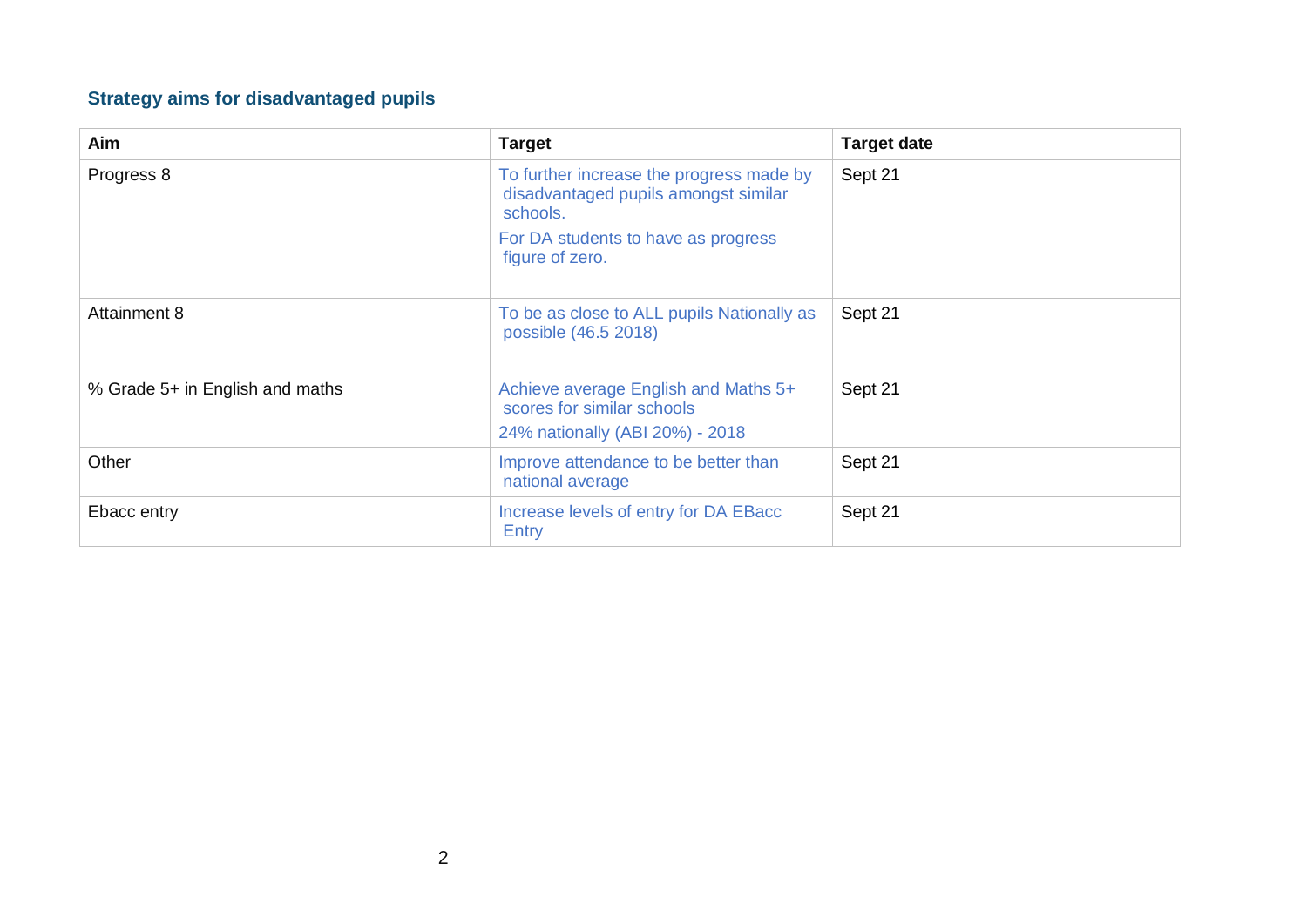### **Teaching priorities for current academic year**

| <b>Measure</b>                                | <b>Activity</b>                                                                                                                                                                                                           |
|-----------------------------------------------|---------------------------------------------------------------------------------------------------------------------------------------------------------------------------------------------------------------------------|
| Priority 1                                    | Recruitment, retention and professional development of all staff, but mainly Science, MFL &<br>RS departments                                                                                                             |
|                                               | Employ full time social worker, Year 7 Champion and Pastoral Teaching Assistant.                                                                                                                                          |
| Priority 2                                    | CPD – embedding Meta-cognition strategies into Knowledge Rich Curriculums.<br>Bridging the gap between delivery of knowledge and learning.<br>Assessment to be equitable and age related to motivate pupils and families. |
| Barriers to learning these priorities address | Staff moving on, poor assessment understanding and non-explicit teaching of meta-<br>cognition due to inadequate CPD.                                                                                                     |
| Projected spending                            | £220,000                                                                                                                                                                                                                  |

### **Targeted academic support for current academic year**

| <b>Measure</b>                                | <b>Activity</b>                                                                                                                                                                                                                             |
|-----------------------------------------------|---------------------------------------------------------------------------------------------------------------------------------------------------------------------------------------------------------------------------------------------|
| Priority 1                                    | Literacy and numeracy accelerated progress across KS3 for all disadvantaged pupils in the<br>curriculum. Reading and character to become pivotal in the curriculum                                                                          |
| Priority 2                                    | Parental engagement – purchasing of class charts to improve parent and pupil engagement<br>in school.<br>Use RADY to raise aspirations, raise expectations and raise attainment.<br>Review Pastoral system to ensure it is age appropriate. |
| Barriers to learning these priorities address | Low levels of parental support influencing low literacy outcomes due to e.g. shift work, child<br>care, lack of confidence in education system etc                                                                                          |
| Projected spending                            | £200,000                                                                                                                                                                                                                                    |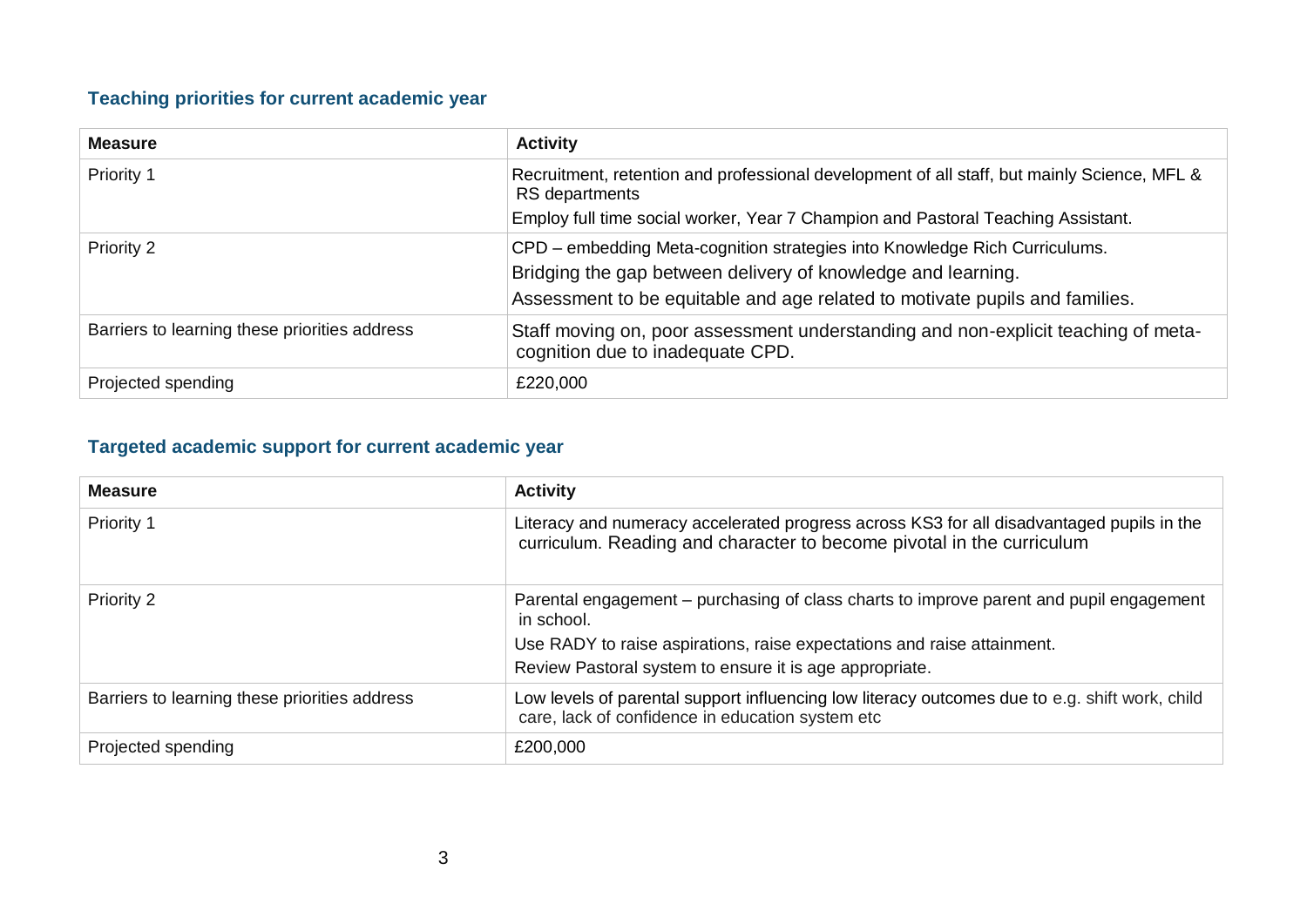# **Wider strategies for current academic year**

| <b>Measure</b>                                | <b>Activity</b>                                                                                                                                                         |
|-----------------------------------------------|-------------------------------------------------------------------------------------------------------------------------------------------------------------------------|
| Priority 1                                    | Increasing attendance at school.<br>Increase attendance at extra-curricular clubs and school trips amongst disadvantaged pupils<br>increasing cultural capital for all. |
| Priority 2                                    | Increasing pupil confidence and mental health, especially with PP students. Broaden<br>curriculum ensuring everything is accessible for all pupils.                     |
| Barriers to learning these priorities address | Attendance of key pupils to clubs due to lack of confidence and support from home.                                                                                      |
| Projected spending                            | £43,395                                                                                                                                                                 |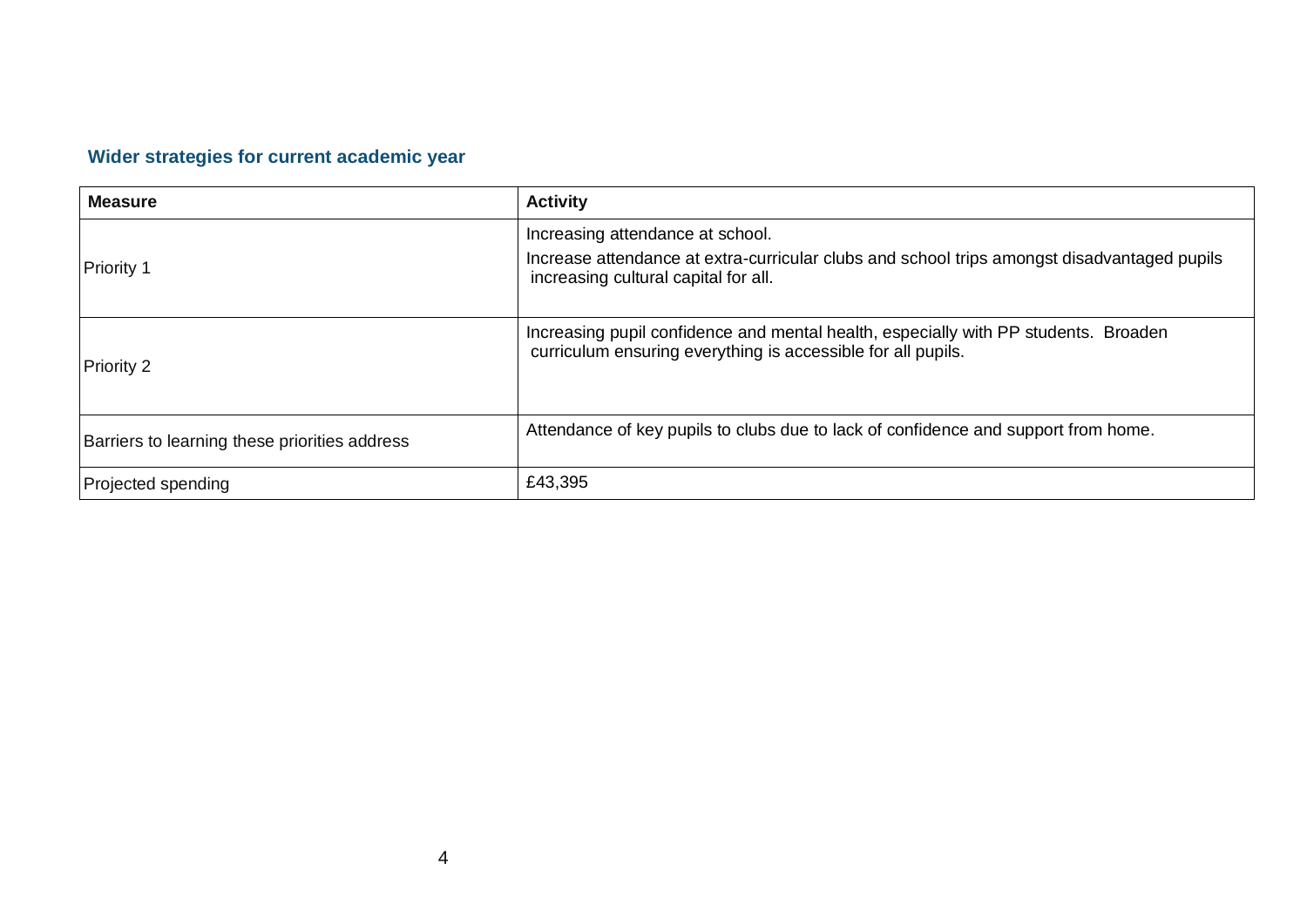|             | Barriers to future attainment (for pupils eligible for PP including high ability)                                                                                                                        |                                                                                                                                    |  |
|-------------|----------------------------------------------------------------------------------------------------------------------------------------------------------------------------------------------------------|------------------------------------------------------------------------------------------------------------------------------------|--|
|             | In-school barriers (issues to be addressed in school, such as poor literacy skills)                                                                                                                      |                                                                                                                                    |  |
| Α.          | Lack of reading culture amongst many pupil premium pupils when they come to Ilsley and on average, our PP pupils are 4 standardised points behind national others.                                       |                                                                                                                                    |  |
| <b>B.</b>   | Low levels of attainment for pupil premium pupils at KS2. Lack of literacy, comprehension and reasoning skills.                                                                                          |                                                                                                                                    |  |
|             | Vocabulary and inference is also an issue.                                                                                                                                                               |                                                                                                                                    |  |
| C.          | Low expectations and aspirations due to lack of cultural experiences of our PP pupils. Cultural Capital in the curriculum needs addressing                                                               |                                                                                                                                    |  |
|             | <b>External barriers</b> (issues which also require action outside school, such as low attendance rates)                                                                                                 |                                                                                                                                    |  |
| D.          | Attendance and attitudes to missing school in PP students is an issue. Parental support needs addressing with these homes, especially looking at Numeracy, literacy and reading.                         |                                                                                                                                    |  |
| 1. Outcomes |                                                                                                                                                                                                          |                                                                                                                                    |  |
|             | Desired outcomes and how they will be measured                                                                                                                                                           | Success criteria                                                                                                                   |  |
| A.          | Pupil Premium pupils to gain greater cultural literacy through engagement in a wide range of cultural<br>activities (English & music, visits to Art Galleries, sports etc) and through reading regularly | Complete a Cultural Literacy Audit - equitable access to opportunities<br>afforded our most disadvantaged compared to their peers. |  |
|             | Pupil Premium Priority in classrooms                                                                                                                                                                     | Pupil voice questionnaire, poverty proofing the school day.                                                                        |  |
|             | Ensure Curriculum is equitable and builds Cultural Capital, removing barriers to learning.                                                                                                               | Emotional Keyboard training for staff and 'meta-cognition'                                                                         |  |
|             | Increase PP student's confidence and mental health.                                                                                                                                                      | Triangulation in Teaching and learning Reviews.                                                                                    |  |
| В.          | PP pupils to have extra support /focus in and out of lessons, especially in KS 3.                                                                                                                        | More PP pupils achieving higher or more than higher at the end of each<br>Year.                                                    |  |
|             | Accelerate Year 7 pupils who arrive behind their expected Age related outcomes.                                                                                                                          |                                                                                                                                    |  |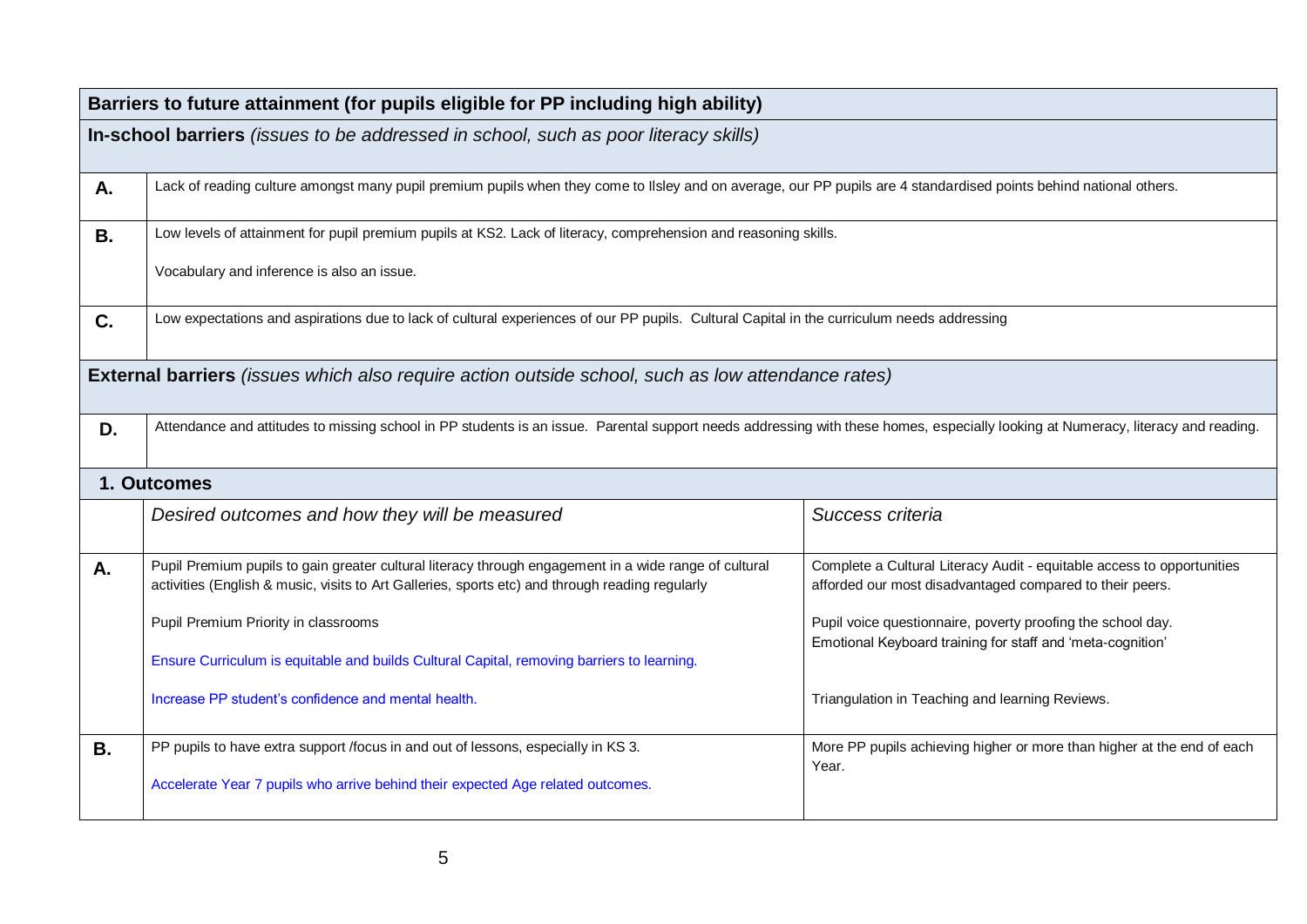|    |                                                                                                                                             | Move more students to age related progress.                                                                      |
|----|---------------------------------------------------------------------------------------------------------------------------------------------|------------------------------------------------------------------------------------------------------------------|
| C. | Improve quality first teaching and therefore better able to meet the individualised needs of PP pupils.                                     | Teach to the top, HPA PP focus, use QLA in Year 7 to challenge pupil<br>from the start.                          |
|    | Increase staff confidence in 'doing something different ' with PP pupils.                                                                   |                                                                                                                  |
|    | Increase staff awareness of meta-cognition strategies to use in the classroom.                                                              | CPD to support staff.                                                                                            |
|    | Raise the Attainment of Our Disadvantaged Pupils.                                                                                           | Uplift PP KS2 data                                                                                               |
|    |                                                                                                                                             |                                                                                                                  |
| D. | Pastoral outcomes makes rapid and sustained improvements for Pupil Premium Pupils                                                           | Embed new behaviour rules, adult behaviours and CPD, increase                                                    |
|    | Improve PP pupils and families attitudes to school - increase engagement.                                                                   | attendance of PP pupils                                                                                          |
|    | Increase attendance on PP students.                                                                                                         | Increased engagement from home                                                                                   |
|    |                                                                                                                                             |                                                                                                                  |
| Ε. | Increase PP pupils attitude and success in school, and parents outlook on school - Home to be notified<br>of as much positivity as possible | Increase in PP attendance, school trips attendance, less behaviour logs,<br>increase house medals and engagement |
|    |                                                                                                                                             | School website revamped, Twitter platform, automated praise<br>postcards/letters                                 |
|    |                                                                                                                                             |                                                                                                                  |

#### **Evidence to inform practice**

**Research for any intervention primarily comes from the EEF, Sutton Trust and work support by Challenging Education and key literature around Poverty, Pupils Premium and Meta-cognition strategies.**